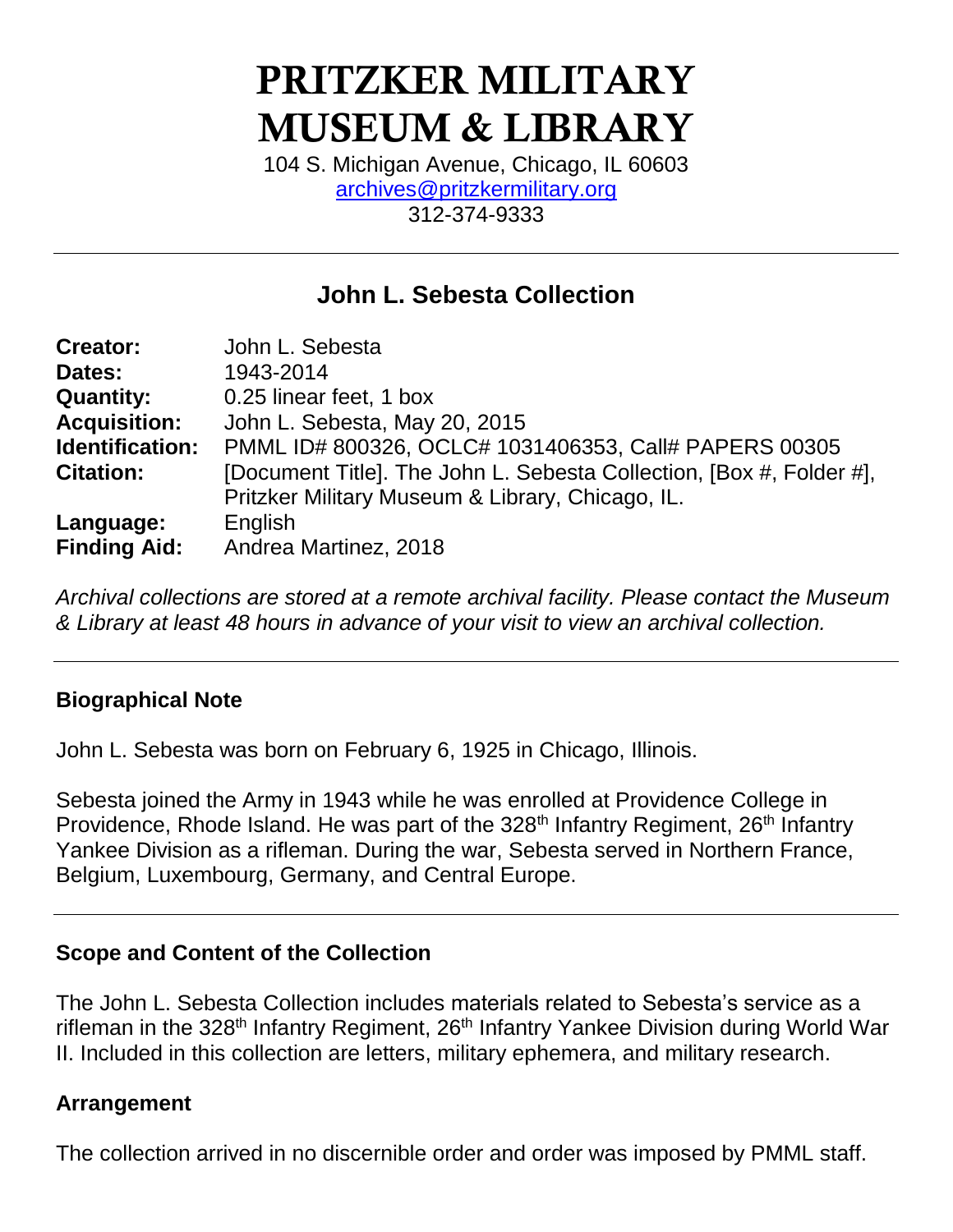## **Rights**

Copyrights held by John L. Sebesta were transferred to the Pritzker Military Museum & Library. All other rights are held by the author or publisher. Users assume responsibility for following copyright laws as established by US Code Title 17.

# **Separations**

| <b>Item ID</b> | Call<br><b>Number</b> | <b>Description</b>                                                                                                       | Location |
|----------------|-----------------------|--------------------------------------------------------------------------------------------------------------------------|----------|
| 800326039      |                       | World War II Victory medal                                                                                               |          |
| 800326040      |                       | <b>Good Conduct medal</b>                                                                                                |          |
| 800326041      |                       | European-African-Middle Eastern Campaign<br>medal                                                                        |          |
| 800326042      |                       | American Campaign medal                                                                                                  |          |
| 800326043      |                       | Expert Infantryman pin                                                                                                   |          |
| 800326044      |                       | Czech medal and ribbon                                                                                                   |          |
| 800326045      |                       | Challenge coin honoring Colonel Charles H.<br>Noble from Celebration of Freedom of Pilsen,<br><b>Czech Republic 2013</b> |          |
| 800326046      |                       | Iron Cross rifle pin                                                                                                     |          |
| 800326047      |                       | Legion of Honour medal                                                                                                   |          |
| 800326048      |                       | Yankee Division Veterans Association challenge<br>coin                                                                   |          |
| 800326049      |                       | Clay plaque                                                                                                              |          |
| 800326050      |                       | Pilsen, Czech Republic medal                                                                                             |          |
| 800326051      |                       | Pilsen, Czech Republic medal ribbon                                                                                      |          |
| 800326052      |                       | <b>Bronze Star medal</b>                                                                                                 |          |
| 800326053      |                       | Bronze Star medal, lapel pin                                                                                             |          |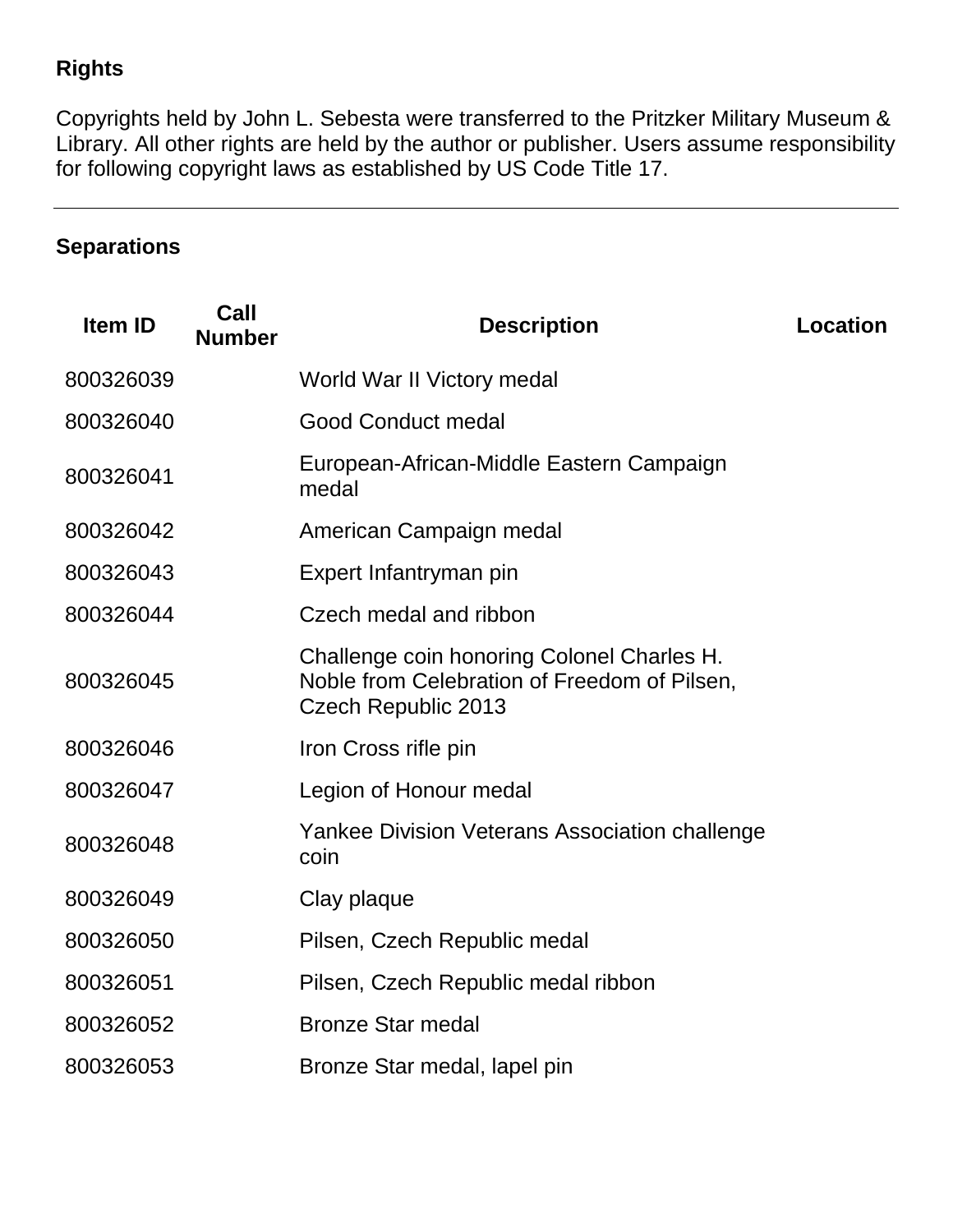## **Key Subjects**

This collection is indexed under the following headings in the Library's online catalog. Researchers interested in materials about related topics, persons, or places should search the catalog using these subject headings.

### **Subjects**

United States. Army. Infantry Division, 26th World War, 1939-1945.

## **Container List**

| Box | <b>Folder</b> | Item ID#  | <b>Title</b>                                                                                                                                                                                                                            | <b>Dates</b>       |
|-----|---------------|-----------|-----------------------------------------------------------------------------------------------------------------------------------------------------------------------------------------------------------------------------------------|--------------------|
| 1   | 1             |           | <b>Letters</b>                                                                                                                                                                                                                          | 1943-1945,<br>2014 |
|     |               |           | 800326001 To Father from Jack: Father's day card                                                                                                                                                                                        | 6/4/1943           |
|     |               |           | 800326002 To family from Jack Sebesta: letter to wish<br>his mother happy birthday, packages and<br>letters he's received, the weather, and that<br>he got the new Reader's Digest                                                      | 1/12/1944          |
|     |               | 800326003 | To Folks from Jack Sebesta: letter about<br>not being able to write for a while since he<br>had no stationary, letters he's received,<br>what he'll eat when home, things he needs,<br>and possibly not hearing from him for a<br>while | 10/19/1944         |
|     |               | 800326004 | To Mom from Pat and Jack: letter to his<br>mother know that they are thinking of her on<br>her birthday                                                                                                                                 | 1/12/1945          |
|     |               | 800326005 | To Folks from Jack: letter about no longer<br>being in the hospital, going to see the movie<br>Double Indemnity, and going to church                                                                                                    | 4/25/1945          |
|     |               | 800326006 | To Folks from Jack: letter about reading<br>Stars and Stripes, the medals he has, fixing<br>their living quarters, and what to send him                                                                                                 | 7/13/1945          |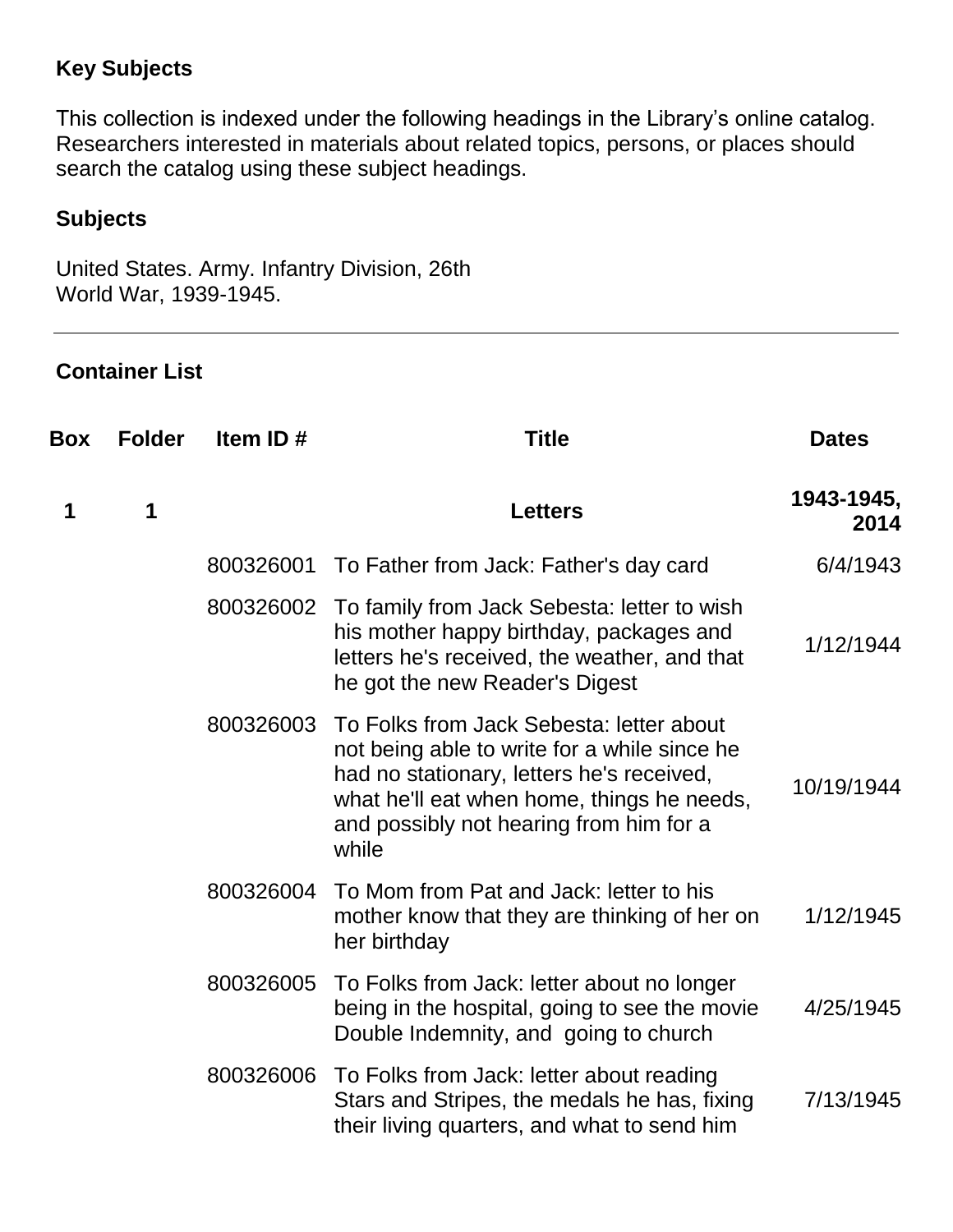|   |              |           | 800326007 To John L Sebesta from Dave Davis, Grant<br>Coordinator: letter responding to inquiry<br>launched with National Personnel Records<br>Center about Sebesta's service in World<br>War II, also includes other letter related to<br>this matter | 8/20/2012        |
|---|--------------|-----------|--------------------------------------------------------------------------------------------------------------------------------------------------------------------------------------------------------------------------------------------------------|------------------|
|   |              | 800326008 | To Mr. Sebesta from the Consul General of<br>France in Chicago: letter that states the<br>President of the French Republic has<br>named Sebesta Knight of the Legion of<br>Honor                                                                       | 2/21/2014        |
| 1 | $\mathbf{2}$ |           | <b>John Sebesta's Military Ephemera</b>                                                                                                                                                                                                                | 1941-1944        |
|   |              |           | 800326009 My Military Missal booklet                                                                                                                                                                                                                   | c.1941           |
|   |              |           | 800326010 Headquarters 26th Infantry Division, letter<br>of commendation                                                                                                                                                                               | 11/26/1944       |
|   |              | 800326011 | John Sebesta honorable discharge copy,<br>enlistment record copy, copy of Letter of<br>Commendation, and copy of certificate from<br><b>Providence College</b>                                                                                         | c. 1944-<br>1945 |
|   |              |           | 800326012 Enlistment Record and Report of<br>Separation Honorable Discharge copy                                                                                                                                                                       | c. 1945          |
| 1 |              |           | <b>Medal Certificates</b>                                                                                                                                                                                                                              | 2013-2014        |
|   |              |           | 800326013 Certificate from the Director of the Regional<br>Military Command Pilsen to John Sebesta<br>for the Commemorative Medal of the<br><b>Regional Military Command Pilsen</b>                                                                    | 5/4/2013         |
|   |              |           | 800326014 Legion of Honour certificate                                                                                                                                                                                                                 | 2/3/2014         |
| 1 | 4            |           | <b>Military History Booklets</b>                                                                                                                                                                                                                       | u.d.             |
|   |              | 800326015 | History of the 26th Infantry Division in World<br>War II booklet                                                                                                                                                                                       | u.d.             |
|   |              |           | 800326016 History of the Three Hundred Twenty-<br><b>Eighth Infantry Regiment (Twenty-Sixth)</b><br><b>Infantry Division) booklet</b>                                                                                                                  | u.d.             |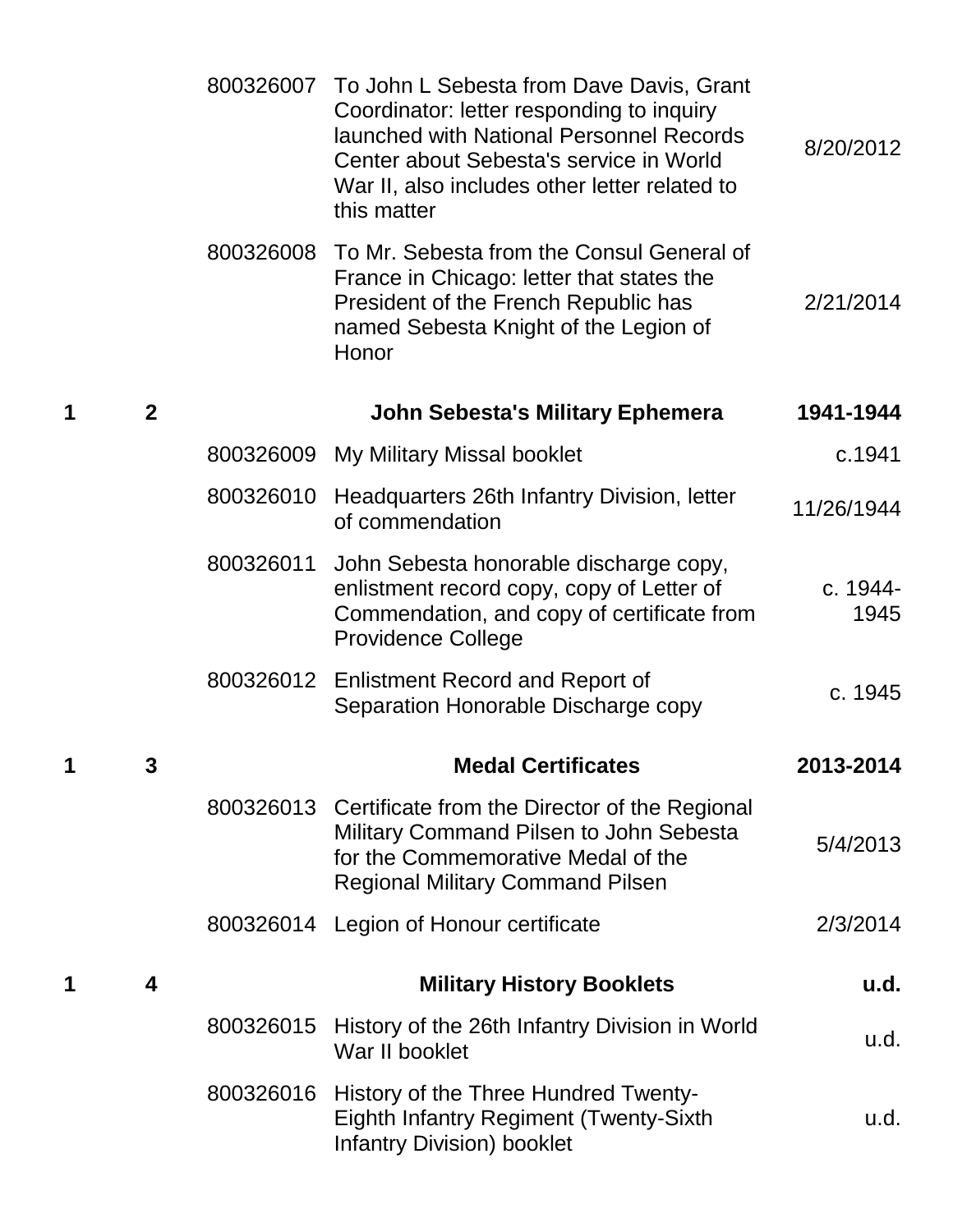| 1 | 5              |           | <b>Military Research</b>                                                                                                                                      | 1944, 2012-<br>2013, u.d. |
|---|----------------|-----------|---------------------------------------------------------------------------------------------------------------------------------------------------------------|---------------------------|
|   |                | 800326017 | <b>Infantry Division and Armored Division</b><br>casualties numbers                                                                                           | c. 1944                   |
|   |                |           | 800326018 Combat Almanac                                                                                                                                      | c. 1944                   |
|   |                |           | 800326019 History of the 328th Infantry Regiment                                                                                                              | 12/28/2012                |
|   |                |           | 800326020 328th Infantry Regiment research                                                                                                                    | 3/24/2013                 |
|   |                |           | 800326021 Legion of Honor--History                                                                                                                            | u.d.                      |
|   |                |           | 800326022 Outburst from the Old Outfits: 328th Infantry<br><b>Regiment article</b>                                                                            | u.d.                      |
|   |                | 800326023 | The Third Army in Action from England to<br>Victory map                                                                                                       | u.d.                      |
|   |                |           | 800326024 26th Yankee Infantry Division medal<br>diagram                                                                                                      | u.d.                      |
| 1 | 6              |           | <b>Providence College Honorary Degree</b>                                                                                                                     | 2012, u.d.                |
|   |                |           | 800326025 To John L. Sebesta from Providence<br>College Alumni Relations: letter to<br>congratulate Sebesta on his honorary<br>degree from Providence College | 7/31/2012                 |
|   |                | 800326026 | To Providence College Alumni Relations<br>from John L. Sebesta: letter to thank the<br>college for his honorary degree                                        | 8/10/2012                 |
|   |                | 800326027 | Certificate acknowledging John L.<br>Sebesta's service and presents him with an<br>honorary degree of Bachelor of Science                                     | u.d.                      |
|   |                | 800326028 | John L. Sebesta's honorary degree from<br><b>Providence College</b>                                                                                           | u.d.                      |
| 1 | $\overline{7}$ |           | <b>Newspaper and Magazine Clippings</b>                                                                                                                       | 1995, 2013,<br>u.d.       |
|   |                | 800326029 | "The Bloody Ulge"                                                                                                                                             | Jan-95                    |
|   |                |           | 800326030 "Pilsen celebrates its liberation"                                                                                                                  | May-13                    |